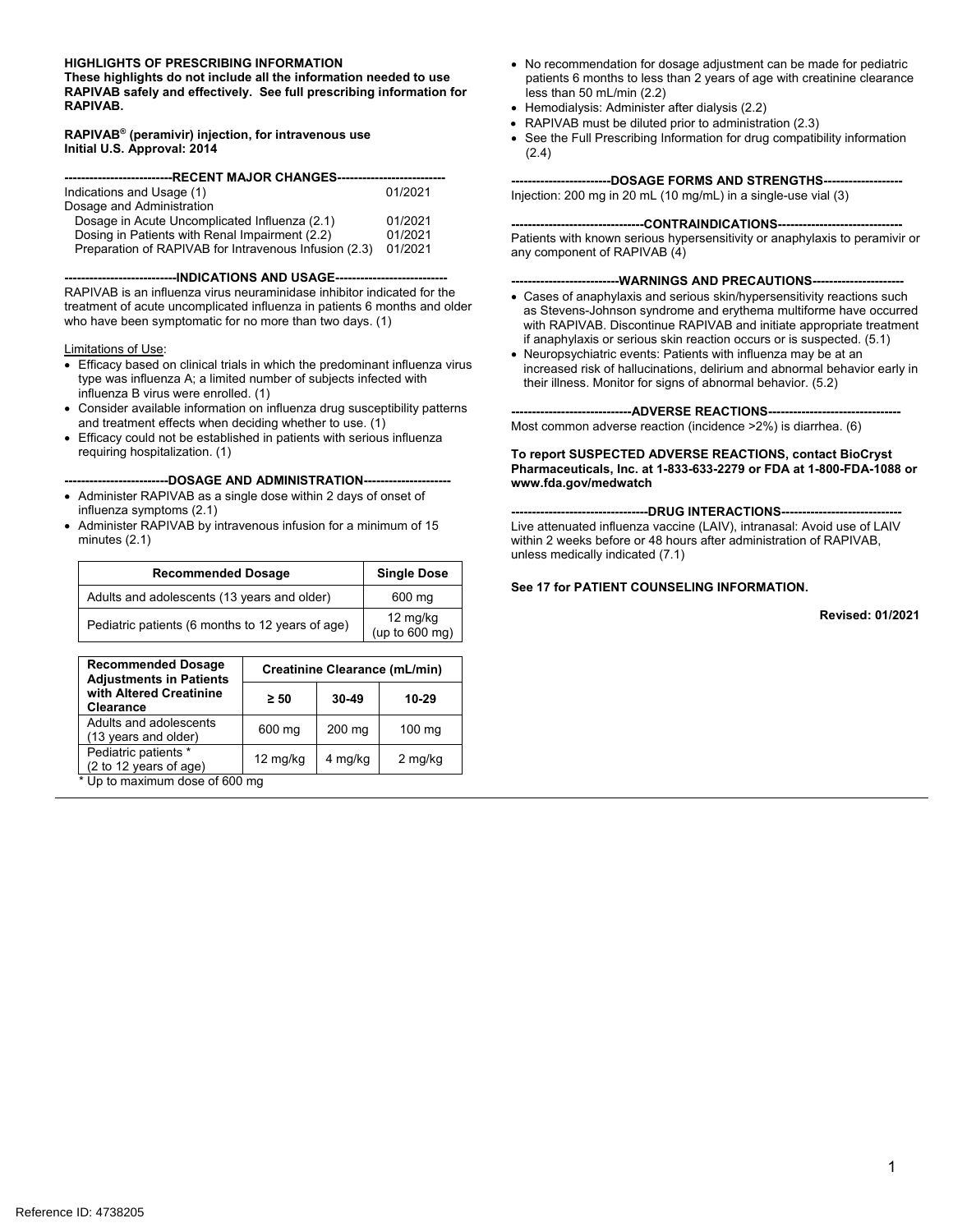### **FULL PRESCRIBING INFORMATION: CONTENTS\***

### **1 INDICATIONS AND USAGE**

### **2 DOSAGE AND ADMINISTRATION**

- 2.1 Dosage in Acute Uncomplicated Influenza
- 2.2 Dosing in Patients with Renal Impairment
- 2.3 Preparation of RAPIVAB for Intravenous Infusion
- 2.4 Drug Compatibility

### **3 DOSAGE FORMS AND STRENGTHS**

### **4 CONTRAINDICATIONS**

#### **5 WARNINGS AND PRECAUTIONS**

- 5.1 Serious Skin/Hypersensitivity Reactions
- 5.2 Neuropsychiatric Events
- 5.3 Risk of Bacterial Infections

### **6 ADVERSE REACTIONS**

- 6.1 Clinical Trials Experience
- 6.2 Postmarketing Experience

### **7 DRUG INTERACTIONS**

7.1 Influenza Vaccines

### **8 USE IN SPECIFIC POPULATIONS**

- 8.1 Pregnancy
- 8.2 Lactation

8.4 Pediatric Use

#### 8.5 Geriatric Use

- 8.6 Patients with Impaired Renal Function
- 8.7 Patients with Serious Influenza Requiring Hospitalization

### **10 OVERDOSAGE**

#### **11 DESCRIPTION**

### **12 CLINICAL PHARMACOLOGY**

- 12.1 Mechanism of Action
- 12.2 Cardiac Electrophysiology
- 12.3 Pharmacokinetics
- 12.4 Microbiology

### **13 NONCLINICAL TOXICOLOGY**

- 13.1 Carcinogenesis, Mutagenesis, Impairment of Fertility
- 13.2 Animal Toxicology and/or Pharmacology

### **14 CLINICAL STUDIES**

- 14.1 Acute Uncomplicated Influenza in Adults
- 14.2 Acute Uncomplicated Influenza in Pediatric Subjects
- 14.3 Serious Influenza Requiring Hospitalization

### **16 HOW SUPPLIED/STORAGE AND HANDLING**

### **17 PATIENT COUNSELING INFORMATION**

\* Sections or subsections omitted from the full prescribing information are not listed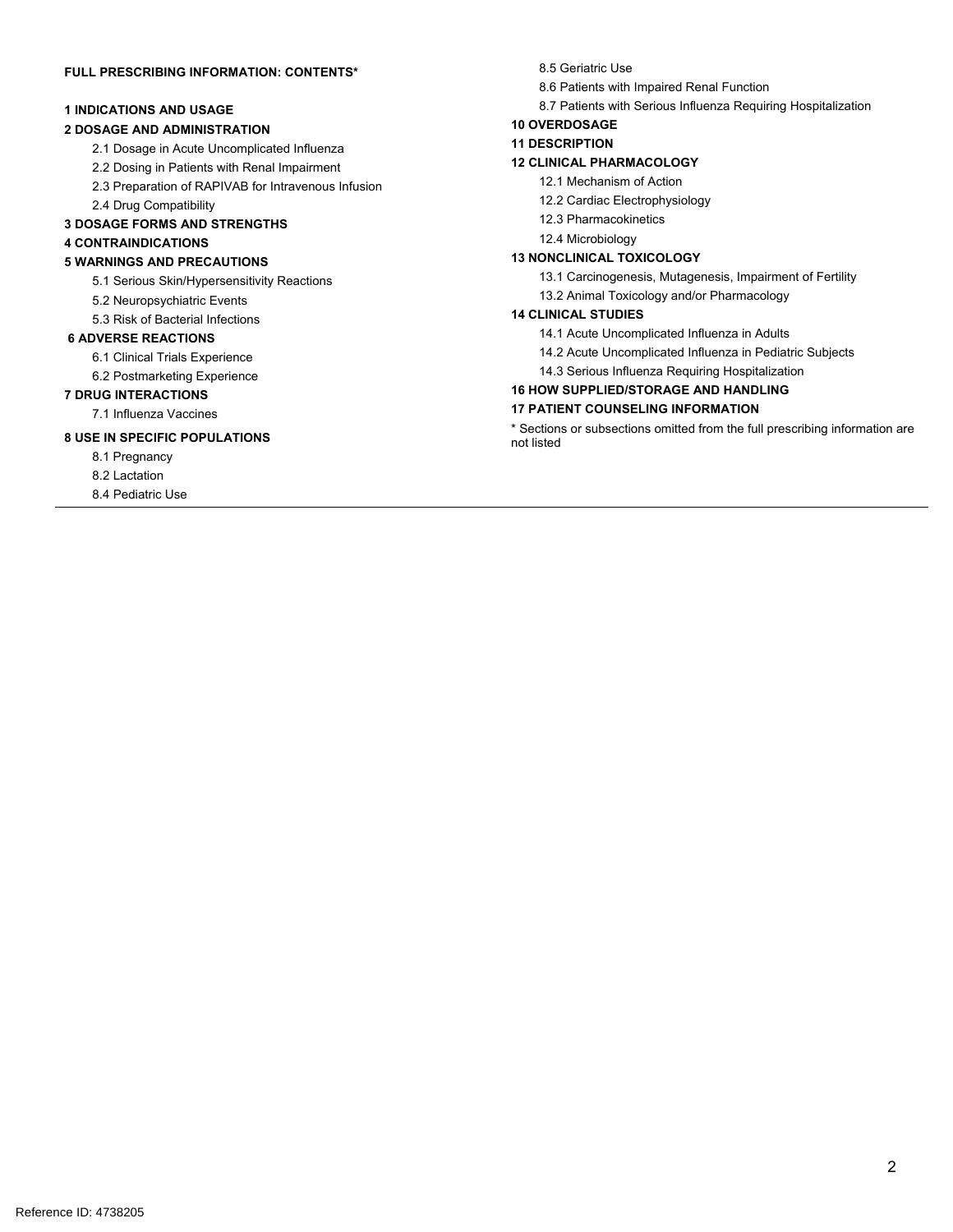# **FULL PRESCRIBING INFORMATION**

# **1 INDICATIONS AND USAGE**

RAPIVAB is indicated for the treatment of acute uncomplicated influenza in patients 6 months and older who have been symptomatic for no more than 2 days.

Limitations of Use:

- Efficacy of RAPIVAB is based on clinical trials of naturally occurring influenza in which the predominant influenza infections were influenza A virus; a limited number of subjects infected with influenza B virus were enrolled.
- Influenza viruses change over time. Emergence of resistance substitutions could decrease drug effectiveness. Other factors (for example, changes in viral virulence) might also diminish clinical benefit of antiviral drugs. Prescribers should consider available information on influenza drug susceptibility patterns and treatment effects when deciding whether to use RAPIVAB *[see Microbiology (12.4)].*
- The efficacy of RAPIVAB could not be established in patients with serious influenza requiring hospitalization *[see Clinical Studies (14.3)].*

# **2 DOSAGE AND ADMINISTRATION**

# **2.1 Dosage in Acute Uncomplicated Influenza**

Administer RAPIVAB within 2 days of onset of symptoms of influenza.

# Adults and Adolescents (13 years of age and older)

The recommended dosage of RAPIVAB in adult and adolescent patients 13 years of age or older with acute uncomplicated influenza is a single 600 mg dose, administered via intravenous infusion for 15 to 30 minutes.

# Pediatric Patients (6 months to 12 years of age)

The recommended dosage of RAPIVAB in pediatric patients 6 months to 12 years of age with acute uncomplicated influenza is a single 12 mg/kg dose (up to a maximum dose of 600 mg), administered via intravenous infusion for 15 to 30 minutes.

# **2.2 Dosing in Patients with Renal Impairment**

Significantly increased drug exposures were observed when RAPIVAB was administered to adult subjects with renal dysfunction *[see Clinical Pharmacology (12.3)]*. Therefore, the RAPIVAB dosage should be reduced for patients with baseline creatinine clearance below 50 mL/min using the recommendations in Table 1 and Table 2. No dosage adjustment is required for single administration of RAPIVAB in patients with creatinine clearance of 50 mL/min or higher *[see Clinical Pharmacology (12.3)].* 

In patients with chronic renal impairment maintained on hemodialysis, RAPIVAB should be administered after dialysis at a dose adjusted based on renal function (Table 1 and Table 2) *[see Clinical Pharmacology (12.3)].* 

## **Table 1. Dosage Adjustment for Adults and Adolescents (13 years and older) with Altered Creatinine Clearance**

|                              | Creatinine Clearance <sup>*</sup> (mL/min) |           |           |
|------------------------------|--------------------------------------------|-----------|-----------|
|                              | ≥50                                        | $30 - 49$ | $10 - 29$ |
| <b>Recommended Dose (mg)</b> | 600 mg                                     | $200$ mg  | $100$ mg  |

**\*** Calculated using the Cockcroft and Gault equation.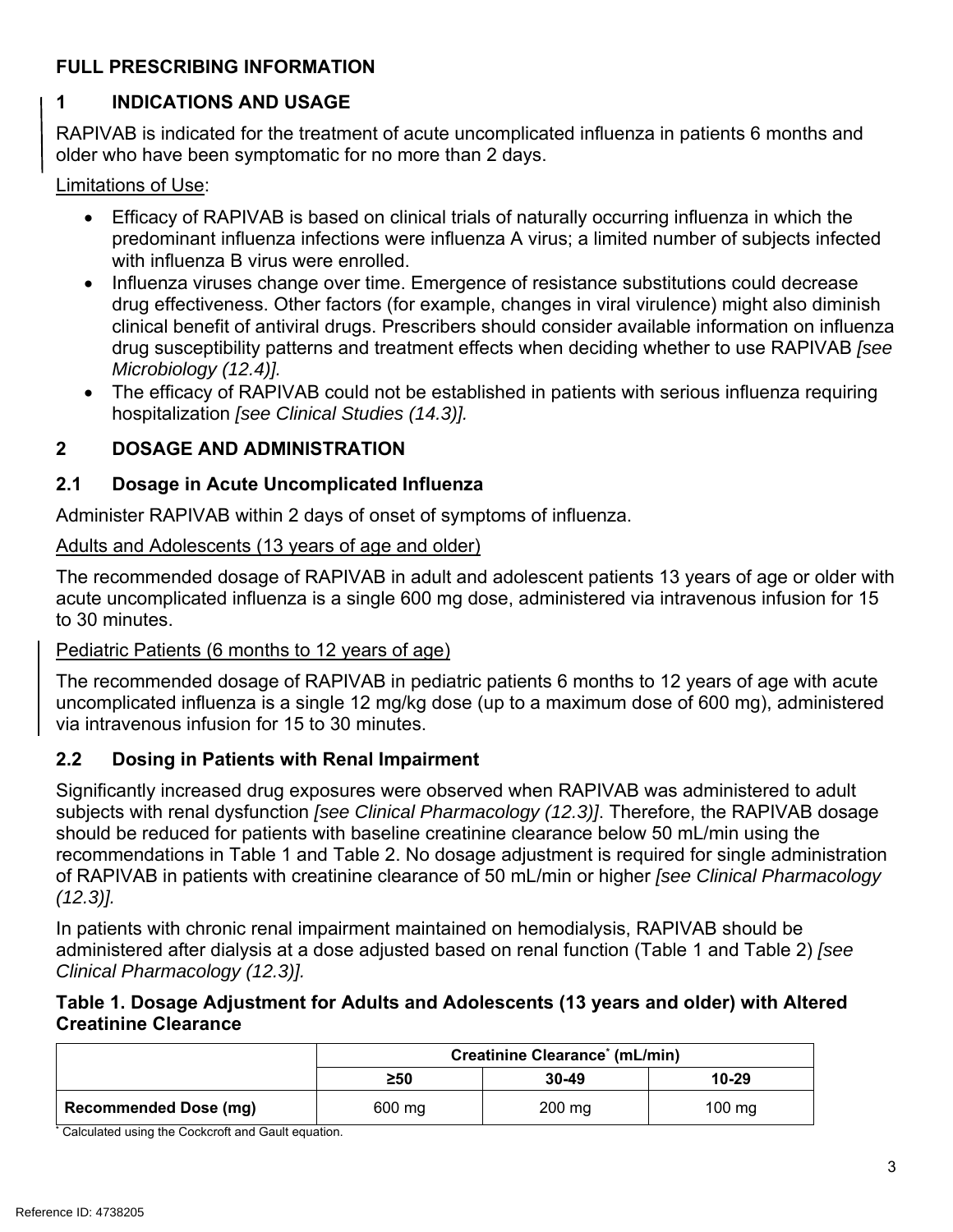## **Table 2. Dosage Adjustment for Pediatric Patients (2 to 12 years of age) with Altered Creatinine Clearance**

|                            | Creatinine Clearance <sup>*</sup> (mL/min) |         |         |  |
|----------------------------|--------------------------------------------|---------|---------|--|
|                            | 10-29<br>$30 - 49$<br>$\geq 50$            |         |         |  |
| Recommended Dose (mg/kg)** | 12 mg/kg                                   | 4 mg/kg | 2 mg/kg |  |

**\*** Calculated using the Cockcroft and Gault equation.

\*\* Up to maximum dose of 600 mg

No data are available to inform a recommendation for dosage adjustment with RAPIVAB in pediatric patients 6 months to less than 2 years of age with creatinine clearance less than 50 mL/min *[see Use in Specific Populations (8.4, 8.6), Clinical Pharmacology (12.3)].*

# **2.3 Preparation of RAPIVAB for Intravenous Infusion**

Use aseptic technique during the preparation of RAPIVAB to prevent inadvertent microbial contamination. There is no preservative or bacteriostatic agent present in the solution.

Follow the steps below to prepare a diluted solution of RAPIVAB:

- (a) Do not use if seal over bottle opening is broken or missing.
- (b) Visually inspect RAPIVAB for particulate matter and discoloration prior to administration.
- (c) Dilute an appropriate dose of RAPIVAB 10 mg/mL solution *[see Dosage and Administration (2.1, 2.2)]* in 0.9% or 0.45% sodium chloride, 5% dextrose, or lactated Ringer's. The maximum infusion volume is provided in Table 3. The final concentration of diluted RAPIVAB for administration should be between 1 mg/mL and 6 mg/mL.

## **Table 3. Maximum Infusion Volume by Age and Weight**

| Age                                               | Weight (kg)              | <b>Maximum Infusion</b><br>Volume* (mL) |
|---------------------------------------------------|--------------------------|-----------------------------------------|
| Infants 6 months to 1 year of age                 | Any                      | $25 \text{ mL}$                         |
| Adults and pediatric patients 1 year<br>and older | 5 kg to less than 10 kg  | $25$ mL                                 |
|                                                   | 10 kg to less than 15 kg | 50 mL                                   |
|                                                   | 15 kg to less than 20 kg | 75 mL                                   |
|                                                   | At least 20 kg           | 100 mL                                  |

 **\***Infusion volume is the total volume of RAPIVAB 10 mg/mL solution and diluent. The final concentration of diluted RAPBIVAB for administration should be between 1 mg/mL and 6 mg/mL.

(d) Administer the diluted solution via intravenous infusion for 15 to 30 minutes.

(e) Discard any unused diluted solution of RAPIVAB after 24 hours.

Once a diluted solution of RAPIVAB has been prepared, administer immediately or store under refrigerated conditions (2° to 8°C or 36° to 46°F) for up to 24 hours. If refrigerated, allow the diluted solution of RAPIVAB to reach room temperature then administer immediately.

# **2.4 Drug Compatibility**

RAPIVAB injection is compatible with 0.9% or 0.45% sodium chloride, 5% dextrose, or lactated Ringer's. Do not mix or co-infuse RAPIVAB with other intravenous medications.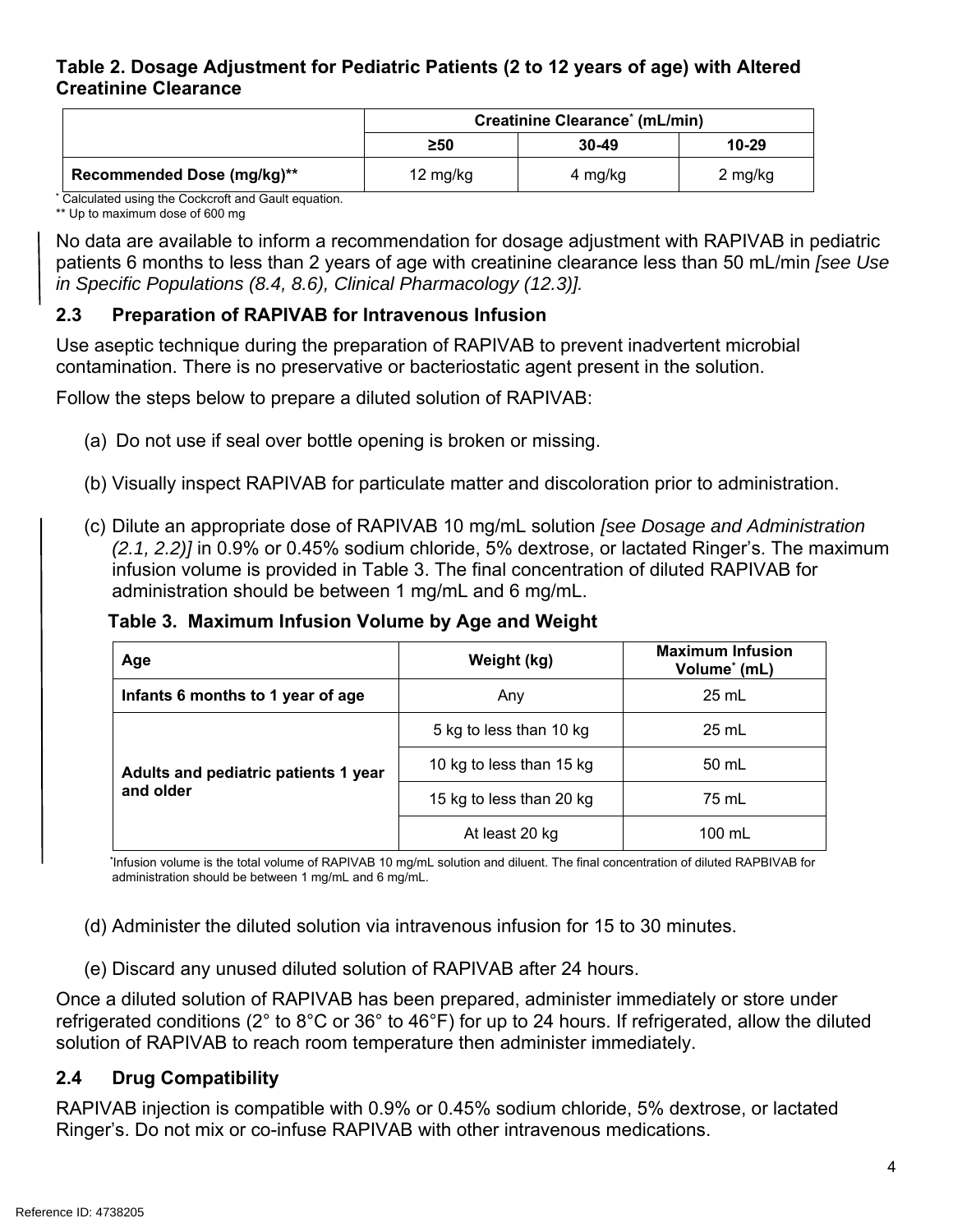RAPIVAB injection is compatible with materials commonly used for administration such as polyvinylchloride (PVC) bags and PVC-free bags, polypropylene syringes, and polyethylene tubing.

# **3 DOSAGE FORMS AND STRENGTHS**

Each vial of RAPIVAB injection contains 200 mg per 20 mL (10 mg per mL) as a clear, colorless solution *[see How Supplied/Storage and Handling (16)].* 

# **4 CONTRAINDICATIONS**

RAPIVAB is contraindicated in patients with known serious hypersensitivity or anaphylaxis to peramivir or any component of the product. Severe allergic reactions have included anaphylaxis, erythema multiforme and Stevens-Johnson Syndrome *[see Warnings and Precautions (5.1)]*.

# **5 WARNINGS AND PRECAUTIONS**

# **5.1 Serious Skin/Hypersensitivity Reactions**

Rare cases of serious skin reactions, including erythema multiforme, have been reported with RAPIVAB in clinical studies and in postmarketing experience. Cases of anaphylaxis and Stevens-Johnson Syndrome have been reported in postmarketing experience with RAPIVAB. Discontinue RAPIVAB and institute appropriate treatment if anaphylaxis or a serious skin reaction occurs or is suspected. The use of RAPIVAB is contraindicated in patients with known serious hypersensitivity or anaphylaxis to RAPIVAB *[see Contraindications (4) and Adverse Reactions (6.2)].* 

# **5.2 Neuropsychiatric Events**

Influenza can be associated with a variety of neurologic and behavioral symptoms that can include events such as hallucinations, delirium, and abnormal behavior, in some cases resulting in fatal outcomes. These events may occur in the setting of encephalitis or encephalopathy but can occur in uncomplicated influenza as well.

There have been postmarketing reports of delirium and abnormal behavior leading to injury in patients with influenza who were receiving neuraminidase inhibitors, including RAPIVAB. Because these events were reported voluntarily during clinical practice, estimates of frequency cannot be made, but they appear to be uncommon. These events were reported primarily among pediatric patients and often had an abrupt onset and rapid resolution. The contribution of RAPIVAB to these events has not been established. Patients with influenza should be closely monitored for signs of abnormal behavior.

# **5.3 Risk of Bacterial Infections**

There is no evidence for efficacy of RAPIVAB in any illness caused by agents other than influenza viruses. Serious bacterial infections may begin with influenza-like symptoms or may coexist with or occur as complications during the course of influenza. RAPIVAB has not been shown to prevent such complications.

Prescribers should be alert to the potential for secondary bacterial infections and treat with antibiotics as appropriate.

# **6 ADVERSE REACTIONS**

The following adverse reactions are discussed in other sections of the labeling:

- Serious skin and hypersensitivity reactions *[see Warnings and Precautions (5.1)]*
- Neuropsychiatric Events *[see Warnings and Precautions (5.2)]*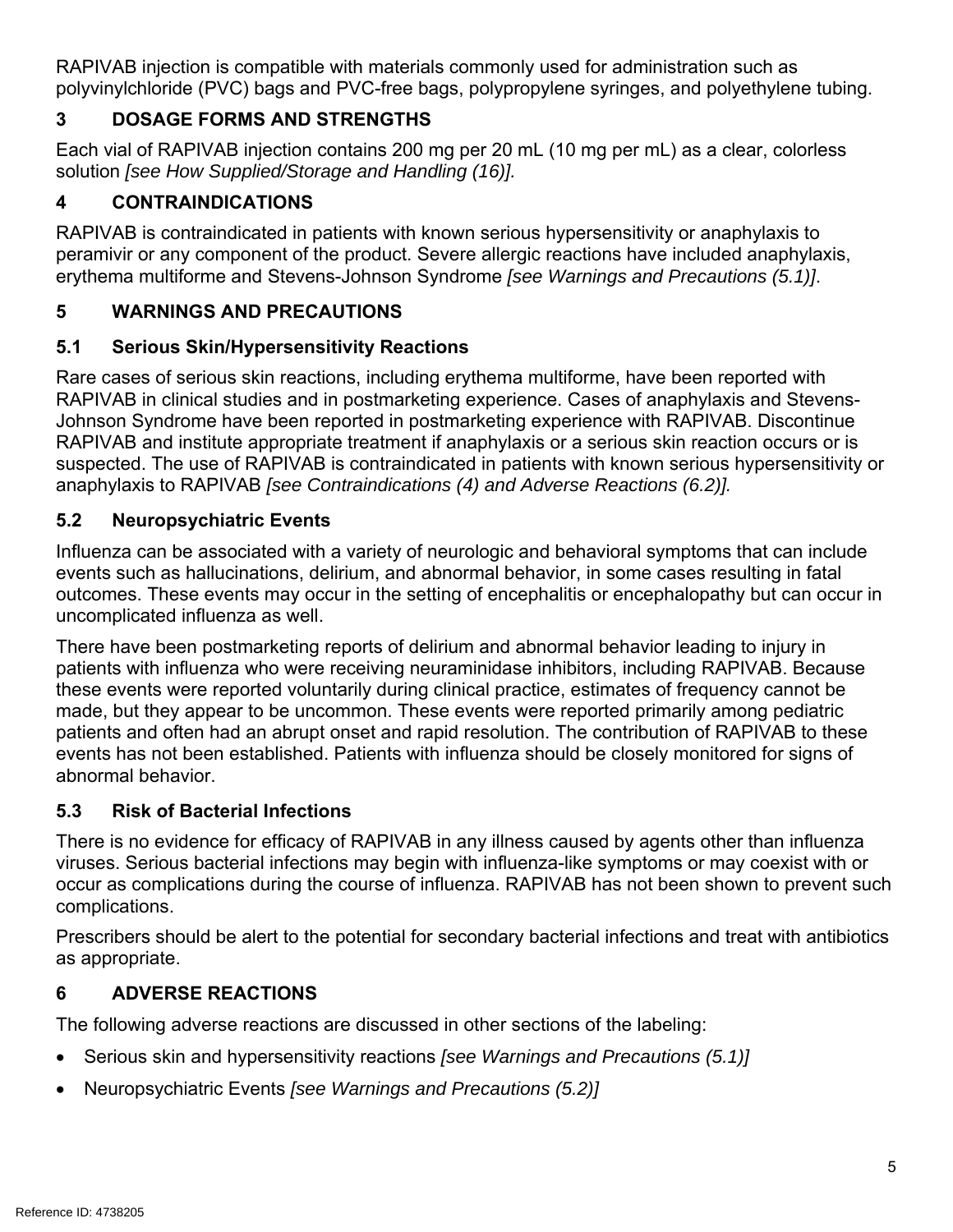# **6.1 Clinical Trials Experience**

Because clinical trials are conducted under widely varying conditions, adverse reaction rates observed in the clinical trials of a drug cannot be directly compared to rates in the clinical trials of another drug and may not reflect the rates observed in practice.

# Adverse Reactions in Adults (18 years of age and older)

In five randomized, double-blind, controlled trials, 1,399 subjects with acute uncomplicated influenza received a single dose of RAPIVAB, administered intravenously or intramuscularly, at doses up to 600 mg. Among the 664 subjects receiving RAPIVAB 600 mg (intravenous or intramuscular), the most commonly observed adverse reaction was diarrhea, occurring at a rate of 8% versus 7% in subjects receiving placebo. No subject receiving RAPIVAB 600 mg experienced a serious adverse event and less than 1% discontinued study because of an adverse reaction.

Clinically significant laboratory abnormalities (DAIDS Grade 2-4) listed in Table 4 occurred more frequently in subjects treated with RAPIVAB 600 mg (intravenous or intramuscular) than placebo. Only events occurring at ≥2% are included.

# **Table 4: Laboratory Abnormalities Occurring in ≥2% of Subjects Treated with RAPIVAB 600 mg**

| Laboratory Parameter Abnormality*        | RAPIVAB 600 mg  | <b>Placebo</b>  |
|------------------------------------------|-----------------|-----------------|
| Alanine Aminotransferase (>2.5 x ULN)    | $(N=654)$<br>3% | $(N=430)$<br>2% |
| Serum Glucose (>160 mg/dL)               | $(N=660)$<br>5% | $(N=433)$<br>3% |
| Creatine Phosphokinase (≥6.0 x ULN)      | (N=654)<br>4%   | $(N=431)$<br>2% |
| Neutrophils (<1.000 x10 <sup>9</sup> /L) | $(N=654)$<br>8% | $(N=430)$<br>6% |

\* Frequencies based on treatment-emergent laboratory abnormalities

In a subset of subjects with serious influenza requiring hospitalization treated with RAPIVAB 600 mg as monotherapy (N=101), the following adverse reactions were also reported more frequently with RAPIVAB as compared to placebo: constipation (4% versus 2%), insomnia (3% versus 0%), AST increased (3% versus 2%), and hypertension (2% versus 0%).

### Adverse Reactions in Adolescent and Pediatric Subjects (6 months to 17 years of age)

Assessment of adverse reactions is based on a randomized, active-controlled study in which 130 adolescent and pediatric subjects ages 6 months to 17 years of age with acute uncomplicated influenza received open-label treatment with a single dose of RAPIVAB (N=107), or 5 days of treatment with oseltamivir (N=23) *[see Use In Specific Populations (8.4) and Clinical Studies (14.2)]*.

The safety profile of RAPIVAB in subjects 6 months to 17 years of age was generally similar to that observed in adults. The only adverse reaction reported in pediatric subjects treated with RAPIVAB (occurring in ≥2% of subjects) and not reported in adults was vomiting (3% versus 9% for oseltamivir). The only clinically significant laboratory abnormality (DAIDS Grade 2) occurring in ≥2% of pediatric subjects treated with RAPIVAB (and not previously reported in adults) was proteinuria by dipstick analysis (3% versus 0% for oseltamivir).

# **6.2 Postmarketing Experience**

The following additional adverse reactions have been identified during postapproval use of RAPIVAB. Because postmarketing reactions are reported voluntarily from a population of uncertain size, it is not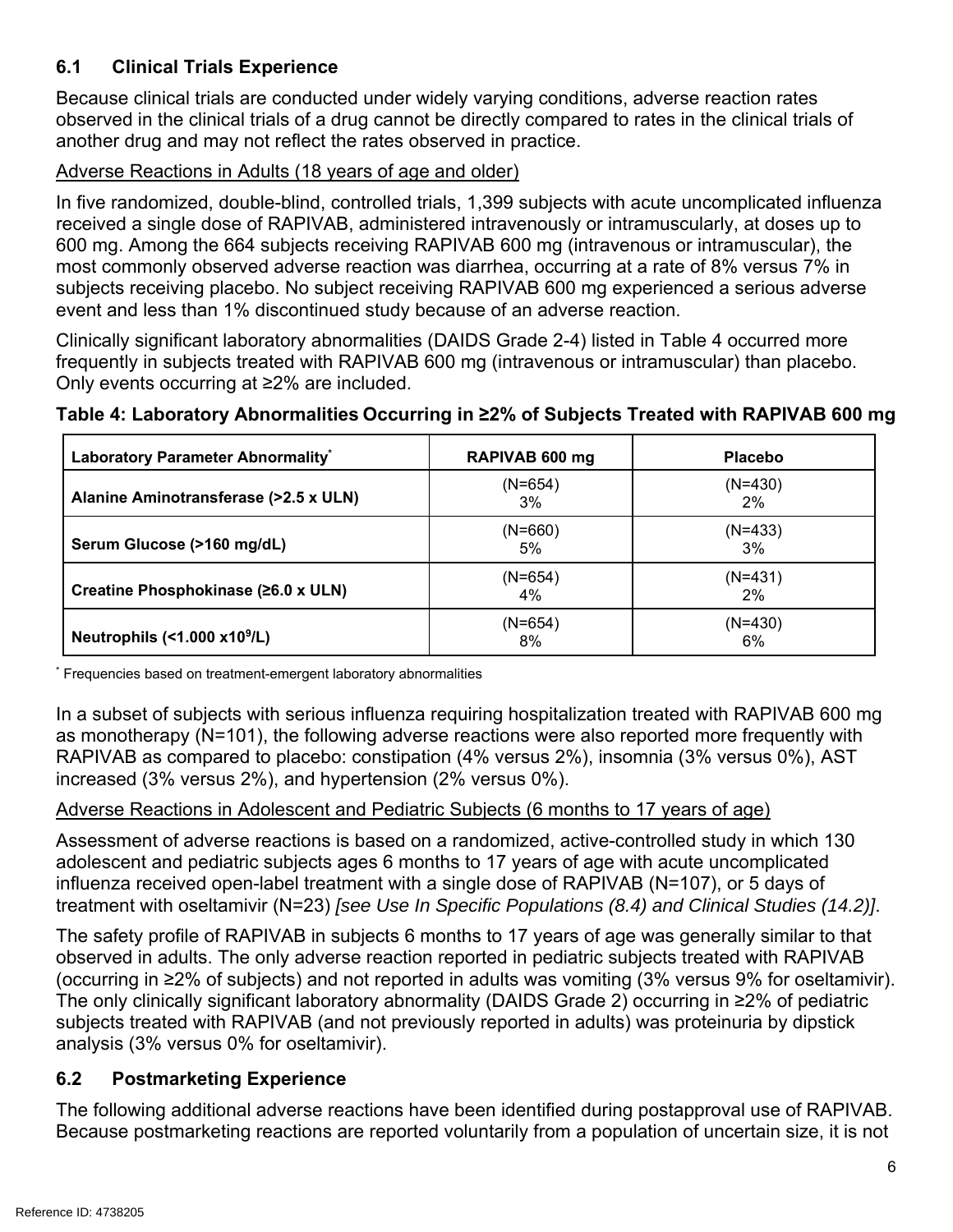always possible to reliably estimate their frequency or establish a causal relationship to drug exposure.

Dermatologic: Stevens-Johnson Syndrome, exfoliative dermatitis, rash *[see Warnings and Precautions (5.1)]*

General disorders and administration site conditions: anaphylactic/anaphylactoid reactions *[see Warnings and Precautions (5.1)]* 

Psychiatric: abnormal behavior, hallucination *[see Warnings and Precautions (5.2)]*

# **7 DRUG INTERACTIONS**

This section describes clinically relevant drug interactions with RAPIVAB. Drug-drug interaction studies are described elsewhere in the labeling *[see Clinical Pharmacology (12.3)].* 

# **7.1 Influenza Vaccines**

Inactivated influenza vaccine can be administered at any time relative to use of RAPIVAB. For live attenuated influenza vaccine (LAIV), antiviral drugs may inhibit viral replication and thus may reduce vaccine efficacy. The concurrent use of RAPIVAB with LAIV intranasal has not been evaluated. Because of the potential for interference between these two products, avoid use of LAIV within 2 weeks before or 48 hours after administration of RAPIVAB unless medically indicated.

# **8 USE IN SPECIFIC POPULATIONS**

# **8.1 Pregnancy**

# Risk Summary

Limited available data with RAPIVAB use in pregnant women are insufficient to determine a drugassociated risk of adverse developmental outcomes. There are risks to the mother and fetus associated with influenza in pregnancy *[see Clinical Considerations]*. In animal reproduction studies, no adverse developmental effects were observed in rats when peramivir was administered by intravenous bolus injection during organogenesis at the maximum feasible dose, resulting in systemic drug exposures (AUC) approximately 8 times those in humans at the recommended dose. However, when peramivir was administered to rats by continuous intravenous infusion during the same gestation period, fetal abnormalities of reduced renal papilla and dilated ureters were observed. In rabbits, administration of peramivir during organogenesis at exposures 8 times those in humans at the recommended dose resulted in developmental toxicity (abortion or premature delivery) at a maternally toxic dose *[see Data]*.

The estimated background risk of major birth defects and miscarriage for the indicated population is unknown. All pregnancies have a background risk of birth defect, loss, or other adverse outcomes. In the U.S. general population, the estimated background risk of major birth defects and miscarriage in clinically recognized pregnancies is 2-4% and 15-20%, respectively.

# Clinical Considerations

# *Disease-Associated Maternal and/or Embryo/Fetal Risk*

Pregnant women are at higher risk of severe complications from influenza, which may lead to adverse pregnancy and/or fetal outcomes including maternal death, stillbirths, birth defects, preterm delivery, low birthweight, and small for gestational age.

Data

*Animal Data*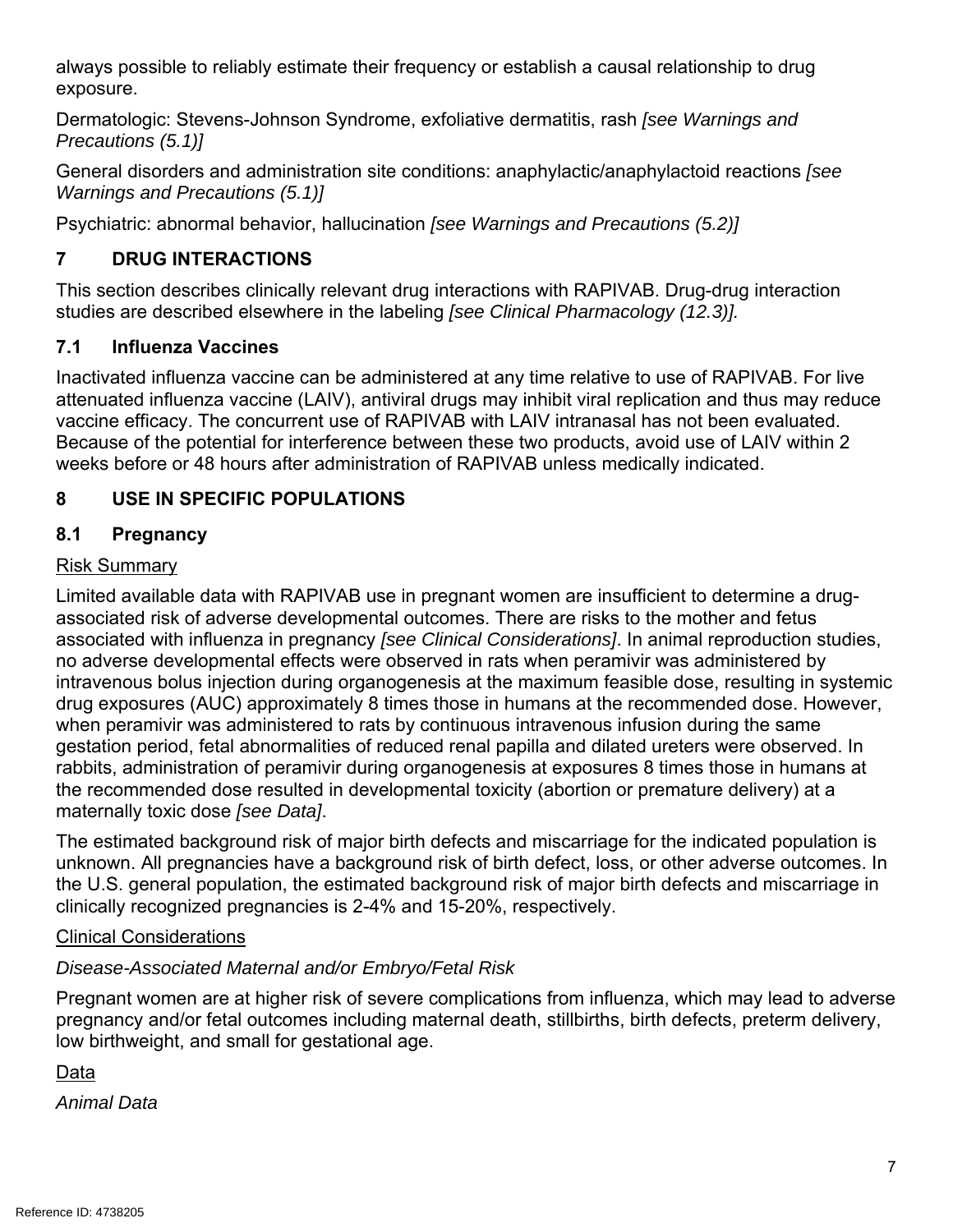Reproductive toxicity studies have been performed in rats and rabbits. In rats, peramivir was administered once daily by intravenous bolus injection at doses of 200, 400, and 600 mg/kg/day on gestational days 6-17. No treatment-related fetal toxicities were observed when peramivir was administered by intravenous bolus injection at the maximum feasible dose of 600 mg/kg, resulting in exposures approximately 8 times those in humans at the recommended dose.

Peramivir was also administered by continuous intravenous infusion to rats at daily doses of 50, 400, and 1000 mg/kg/day on gestational days 6-17. Dose related increases in the incidence of fetal abnormalities of reduced renal papilla and dilated ureters were observed at 400 and 1000 mg/kg/day. The systemic drug exposure in rats at a dose without fetal effects was less than the exposures in humans at the recommended dose.

In rabbits, peramivir was administered once daily by intravenous bolus injection at doses of 25, 50, 100, and 200 mg/kg/day on gestational days 7-19. Developmental toxicity (abortion or premature delivery) was observed at maternally toxic dose levels (100 and 200 mg/kg/day) resulting in exposures approximately 8 times those in humans at the recommended dose. The exposure in rabbits at doses without developmental toxicity was less than the exposure in humans at the recommended dose.

A pre/post-natal developmental toxicity study was performed in pregnant rats administered peramivir once daily by intravenous infusion at doses of 50, 200, 400 and 600 mg/kg/day on gestational day 6 through lactation day 20. No significant effects of peramivir on developmental outcomes were observed in nursing pups at up to the highest dose tested.

# **8.2 Lactation**

### Risk Summary

There are no data on the presence of RAPIVAB in human milk, the effects on the breastfed infant, or the effects on milk production. Peramivir is present in rat milk *[see Data].* Limited clinical data during lactation preclude a clear determination of the risk of RAPIVAB to an infant during lactation; therefore, the developmental and health benefits of breastfeeding should be considered along with the mother's clinical need for RAPIVAB and any potential adverse effects on the breastfed child from the drug or from the underlying maternal condition.

# Data

A pharmacokinetic study was performed in lactating rats administered a single intravenous dose of peramivir (10 mg/kg) on lactation/postpartum days 11-13. The maximum concentration of peramivir in milk was reached at 0.75 hours post-dose. The milk to plasma AUC ratio of peramivir was approximately 0.5.

# **8.4 Pediatric Use**

The safety and effectiveness of RAPIVAB for the treatment of influenza has been established in pediatric patients 6 months to 17 years of age. Use of RAPIVAB for this indication is supported by evidence from adequate and well-controlled trials of RAPIVAB in adults with additional data from Study 305, a randomized, active-controlled trial of 130 adolescent and pediatric subjects with acute uncomplicated influenza who received open-label treatment with a single dose of RAPIVAB or 5 days of treatment with oseltamivir administered within 48 hours of onset of symptoms of influenza *[see Dosage and Administration (2.1, 2.2, 2.3), Adverse Reactions (6.1), Clinical Pharmacology (12.3), and Clinical Studies (14.2)].* Study 305 included:

- 13 to 17 years of age: 21 subjects treated with RAPIVAB 600 mg
- 6 months to 12 years of age: 86 subjects treated with RAPIVAB 12 mg/kg (up to a maximum dose of 600 mg)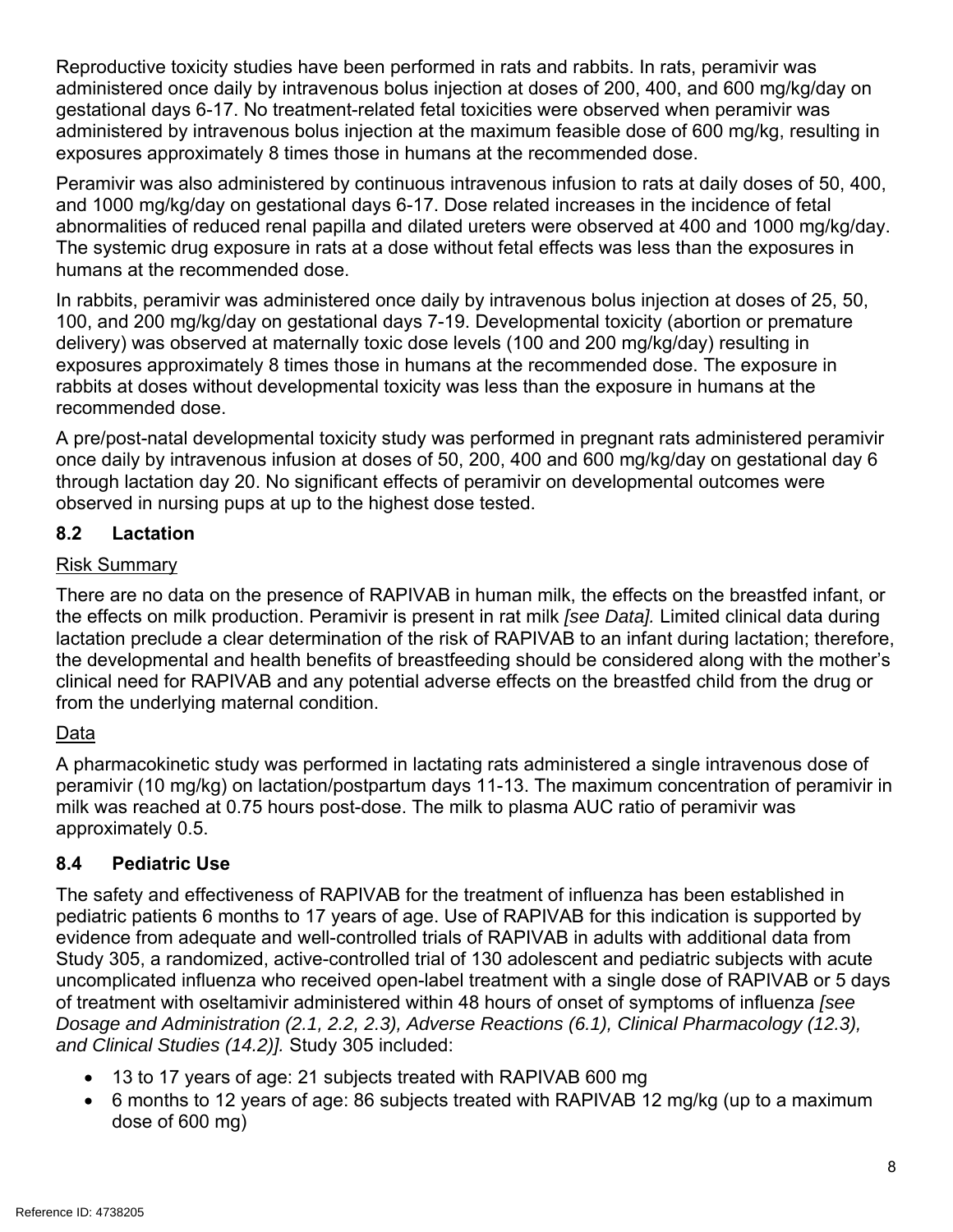Safety and effectiveness of RAPIVAB in pediatric patients less than 6 months of age have not been established. No data are available for RAPIVAB use in pediatric patients 6 months to less than 2 years with creatinine clearance less than 50 mL/min to inform a recommendation for dosage adjustment *[see Dosage and Administration (2.2) and Clinical Pharmacology (12.3)]*.

# **8.5 Geriatric Use**

Clinical trials of RAPIVAB did not include sufficient numbers of subjects aged 65 and over to determine whether they respond differently from younger subjects. Other reported clinical experience has not identified differences in exposures between the elderly and younger subjects *[see Clinical Pharmacology (12.3)].* 

# **8.6 Patients with Impaired Renal Function**

A reduced dose of RAPIVAB is recommended for patients 2 years and older with creatinine clearance below 50 mL/min *[see Dosage and Administration (2.2), Clinical Pharmacology (12.3)]*. Dose adjustment is not required for a single administration of RAPIVAB for patients with creatinine clearance 50 mL/min or higher *[see Dosage and Administration (2.2), Clinical Pharmacology (12.3)]*.

In patients with chronic renal impairment maintained on hemodialysis, RAPIVAB should be administered after dialysis at a dose adjusted based on renal function *[see Dosage and Administration (*2.2*), Clinical Pharmacology (12.3)].*

No data are available for RAPIVAB use in pediatric patients 6 months to less than 2 years with creatinine clearance less than 50 mL/min to inform a recommendation for dosage adjustment *[see Dosage and Administration (2.2) and Clinical Pharmacology (12.3)]*.

# **8.7 Patients with Serious Influenza Requiring Hospitalization**

The use of RAPIVAB was not shown to provide benefit in patients with serious influenza requiring hospitalization *[see Indications and Usage (1) and Clinical Studies (14.2)]*.

# **10 OVERDOSAGE**

There is no human experience of acute overdosage with RAPIVAB. Treatment of overdosage with RAPIVAB should consist of general supportive measures including monitoring of vital signs and observation of the clinical status of the patient. There is no specific antidote for overdose with RAPIVAB.

RAPIVAB is cleared by renal excretion and can be cleared by hemodialysis.

# **11 DESCRIPTION**

RAPIVAB (peramivir) is an inhibitor of influenza virus neuraminidase. The chemical name is (1S,2S,3R,4R)-3-[(1S)-1-(acetylamino)-2-ethylbutyl]-4-(carbamimidoylamino)-2 hydroxycyclopentanecarboxylic acid, trihydrate. The chemical formula is C<sub>15</sub>H<sub>28</sub>N<sub>4</sub>O<sub>4</sub> ⋅ 3H<sub>2</sub>O, representing a molecular weight of 382.45. The molecular structure is as follows:

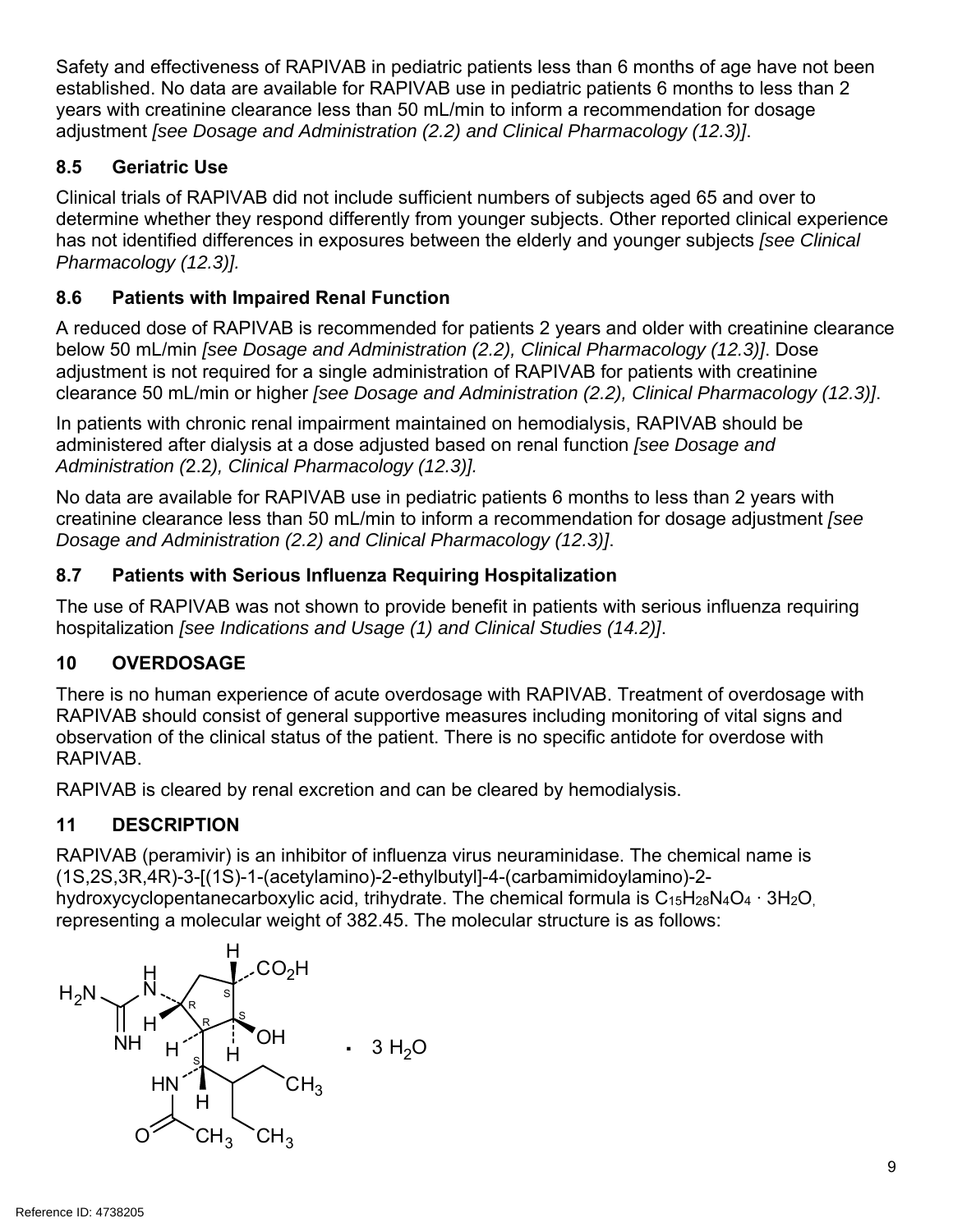RAPIVAB injection is a clear, colorless, sterile, isotonic solution (200 mg per 20 mL) in glass vials fitted with rubber stoppers and royal blue flip-off seals. Each mL contains 10 mg peramivir (on an anhydrous basis) in 0.9% sodium chloride solution. The pH may have been adjusted with sodium hydroxide, USP and/or hydrochloric acid, USP. The pH is 5.5 – 8.5.

# **12 CLINICAL PHARMACOLOGY**

# **12.1 Mechanism of Action**

Peramivir is an antiviral drug with activity against influenza virus *[see Microbiology (12.4)].*

# **12.2 Cardiac Electrophysiology**

At twice the maximum recommended dose, RAPIVAB did not prolong the QTc interval to any clinically relevant extent.

# **12.3 Pharmacokinetics**

The pharmacokinetics of RAPIVAB was evaluated in Phase 1 trials in adults. The pharmacokinetic parameters following intravenous administration of RAPIVAB (0.17 to 2 times the recommended dose) showed a linear relationship between dose and exposure parameters (C<sub>max</sub> and AUC).

Following intravenous administration of a single dose of RAPIVAB 600 mg over 30 minutes, a maximum plasma concentration (C<sub>max</sub>) of 46,800 ng/mL (46.8 µg/mL) was reached at the end of infusion. AUC0-∞ values were 102,700 ng**•**hr/mL.

# **Distribution**

In vitro binding of peramivir to human plasma proteins is less than 30%.

Based on a population pharmacokinetic analysis, the central volume of distribution was 12.56 L.

# Metabolism and Elimination

Peramivir is not a substrate for CYP enzymes, does not affect glucuronidation, and is not a substrate or inhibitor of P-glycoprotein mediated transport.

Peramivir is not significantly metabolized in humans.

The elimination half-life of RAPIVAB following IV administration to healthy subjects of 600 mg as a single dose is approximately 20 hours. The major route of elimination of RAPIVAB is via the kidney. Renal clearance of unchanged peramivir accounts for approximately 90% of total clearance. Negligible accumulation was observed following multiple doses, either once or twice daily, for up to 10 days.

# Specific Populations

*Race:* Pharmacokinetics of peramivir was evaluated primarily in Caucasians and Asians. Based on a population pharmacokinetic analysis including race as a covariate, volume of distribution was dependent on weight and Asian race. No dose adjustment is required based on weight or Asian race.

*Gender:* Peramivir pharmacokinetics was similar in male and female subjects.

*Pediatric Patients:* The pharmacokinetics of peramivir has been evaluated in a study in pediatric subjects 6 months to 17 years of age with acute uncomplicated influenza. Pharmacokinetic sampling in this study was limited to approximately 3 hours after administration of peramivir. Geometric mean (GM) PK parameters are provided in Table 5.

# Table 5. Geometric Mean (%CV) C<sub>max</sub> and AUC<sub>0-3</sub> by Age Group in Comparison to Adults

| <b>Age Group</b> | $GM C_{max}$ (ng/mL) (%CV) | $GM$ AUC <sub>0-3</sub> (ng.h/mL) (%CV) |
|------------------|----------------------------|-----------------------------------------|
|------------------|----------------------------|-----------------------------------------|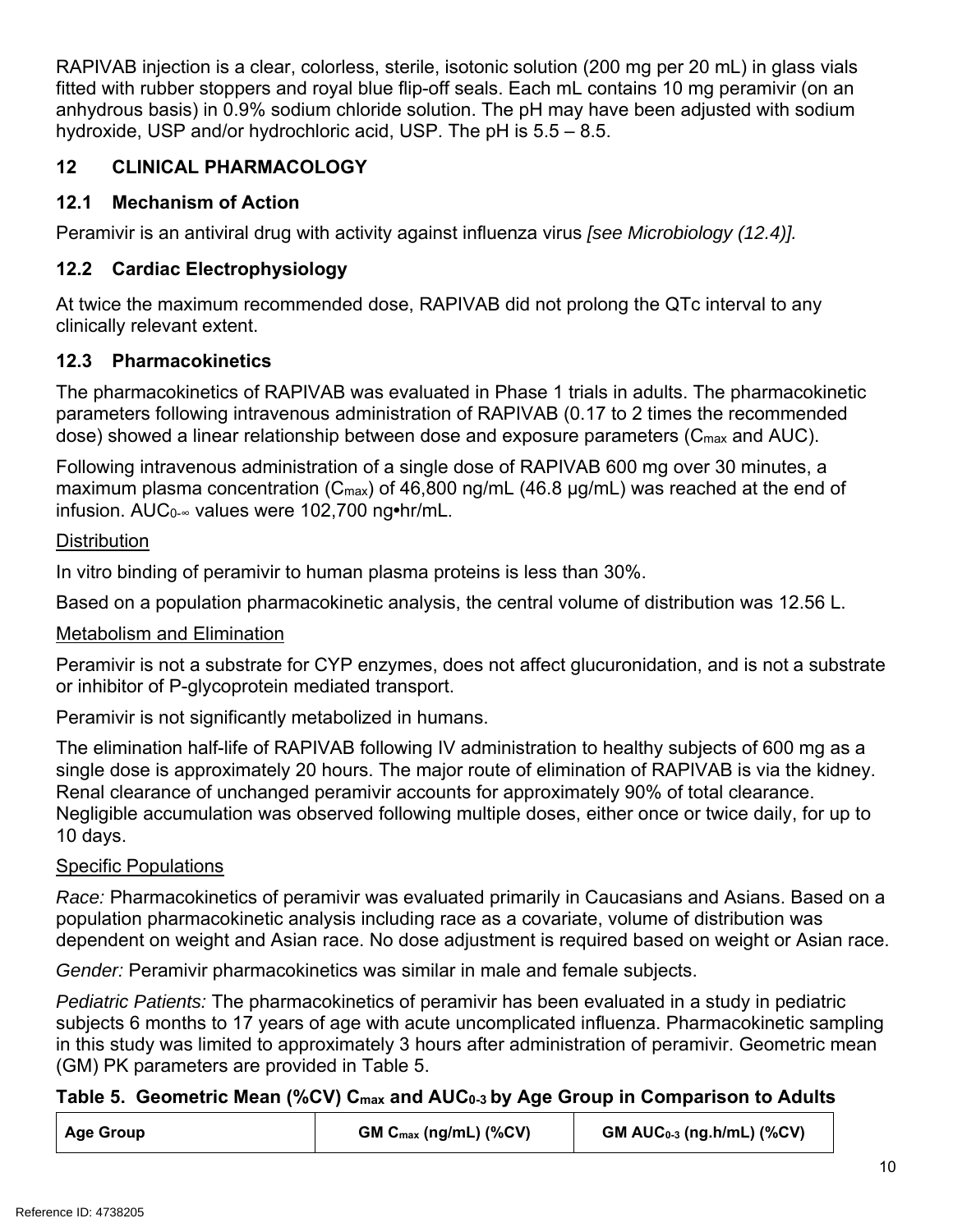| 6 months to $<$ 2 years<br>38,000 (73.7) |               | 46,200 (35.8) |
|------------------------------------------|---------------|---------------|
| 2 to $<$ 7 years                         | 47,400 (48.4) | 62,700 (39.7) |
| $7$ to $<$ 13 years                      | 61,200 (53)   | 76,300 (43.1) |
| 13 to $<$ 18 years                       | 51,500 (33)   | 65,500 (28.1) |
| <b>Healthy Adults (Study 113)</b>        | 45,700 (21.5) | 68,500 (19.1) |

Peramivir pharmacokinetics in subjects 2 to 17 years of age was similar to adults. In pediatric patients 6 months to less than 2 years of age, the GM  $AUC_{0-3}$  and  $C_{max}$  were lower than that of healthy adult subjects, with GM ratios (90% CI) of 0.68 (0.52 to 0.88) and 0.83 (0.59 to 1.18), respectively. The difference in exposure is not considered to be clinically significant.

*Geriatric Patients:* Peramivir pharmacokinetics in elderly subjects was similar to non-elderly subjects. Peak concentrations of peramivir after a single 4 mg/kg IV dose were approximately 10% higher in elderly subjects when compared to young adults (22,647 vs 20,490 ng/mL, respectively). Exposure (AUC $_{0-12}$ ) to peramivir at steady state was roughly 34% higher in elderly subjects compared to young adults (61,572 vs 46,000 ng•hr/mL, respectively). Dose adjustment is not required for elderly patients.

*Patients with Impaired Renal Function:* A trial was conducted in adult subjects with various degrees of renal impairment. When compared to a concurrent cohort with normal renal function, no change in mean C<sub>max</sub> was observed (6 subjects per cohort). However, mean AUC<sub>0</sub><sub>∞</sub> after a single 2 mg/kg IV dose was increased by 28%, by 302%, and by 412% in subjects with creatinine clearance 50-79, 30- 49, and 10-29 mL/min, respectively.

Hemodialysis was effective in reducing systemic exposure of peramivir by 73% to 81%.

A reduced dose of RAPIVAB is recommended for adult and adolescent patients 13 years and older with creatinine clearance below 50 mL/min *[see Dosage and Administration (2.2)].* 

The pharmacokinetics of peramivir has not been studied in pediatric subjects with renal impairment. Given that the pharmacokinetics in pediatric subjects with normal renal function is comparable to that observed in adults, the same proportional dose reduction is recommended in pediatric patients with renal impairment > 2 years of age *[see Dosage and Administration (2.2)].*

In pediatric patients with renal impairment less than 2 years of age, given the developmental immaturity of renal function in this age group, a recommendation for dose reduction cannot be made *[see Dosage and Administration (2.2)].*

*Patients with Hepatic Impairment:* The pharmacokinetics of peramivir in subjects with hepatic impairment has not been studied. No clinically relevant alterations to peramivir pharmacokinetics are expected in patients with hepatic impairment based on the route of peramivir elimination.

# Assessment of Drug Interactions

The potential for CYP mediated interactions involving RAPIVAB with other drugs is low, based on the known elimination pathway of RAPIVAB, and data from in vitro studies indicating RAPIVAB does not induce or inhibit cytochrome P450.

There was no evidence of drug-drug interactions when RAPIVAB was administered with oral rimantadine, oseltamivir, or oral contraceptives containing ethinyl estradiol and levonorgestrel; or when peramivir IM was administered with oral probenecid.

RAPIVAB is primarily cleared in the urine by glomerular filtration.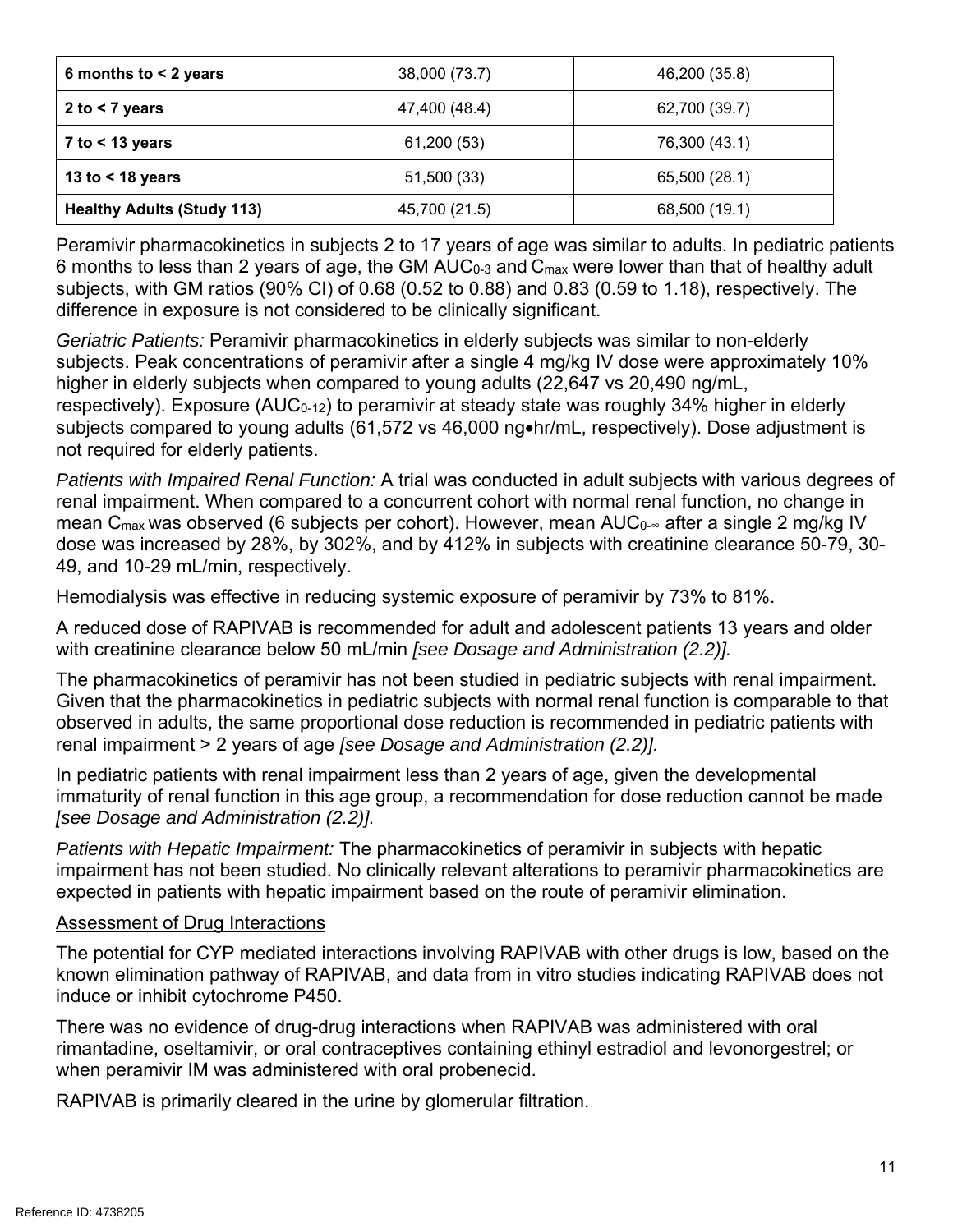# **12.4 Microbiology**

## Mechanism of Action

Peramivir is an inhibitor of influenza virus neuraminidase, an enzyme that releases viral particles from the plasma membrane of infected cells. The median neuraminidase inhibitory activities ( $IC_{50}$  values) of peramivir in biochemical assays against influenza A/H1N1 virus, influenza A/H3N2 virus, and influenza B virus clinical isolates were 0.16 nM (n=44; range 0.01-1.77 nM), 0.13 nM (n=32; range 0.05-11 nM), and 0.99 nM (n=39; range 0.04-54.2 nM), respectively, in a neuraminidase assay with a fluorescently labeled MUNANA substrate.

### Antiviral Activity

The antiviral activity of peramivir against laboratory strains and clinical isolates of influenza virus was determined in cell culture. The concentrations of peramivir required for inhibition of influenza virus in cell culture varied depending on the assay method used and the virus tested. The median 50% effective concentrations ( $EC_{50}$  values) of peramivir in cell culture assays were 2.6 nM ( $n=13$ ; range 0.09-21 nM), 0.08 nM (n=17; range 0.01-1.9 nM) and 4.8 nM (n=11; range 0.06-120 nM) for influenza A/H1N1 virus, A/H3N2 virus, and B virus strains, respectively.

The relationship between the antiviral activity in cell culture, inhibitory activity in the neuraminidase assay, and the inhibition of influenza virus replication in humans has not been established.

### Resistance

*Cell culture:* Influenza A and B virus isolates with reduced susceptibility to peramivir were recovered by serial passage of virus in cell culture in the presence of increasing concentrations of peramivir. Reduced susceptibility of influenza virus to inhibition by peramivir may be conferred by amino acid substitutions in the viral neuraminidase or hemagglutinin proteins (Table 6).

|                 | <b>Type/Subtype</b>                            |                          |                                             |  |
|-----------------|------------------------------------------------|--------------------------|---------------------------------------------|--|
| <b>Protein</b>  | A/H1N1<br>$A/H3N2^{\dagger}$<br>B <sup>‡</sup> |                          |                                             |  |
| HA <sup>§</sup> | D125S, R208K                                   | N63K, G78D, N145D, K189E | T139N, G141E, R162M, D195N,<br>T198N, Y319H |  |
| <b>NA</b>       | N58D, I211T, H275Y                             | -                        | H273Y                                       |  |

### **Table 6: Amino Acid Substitutions Selected by Peramivir in Cell Culture Studies**

**\*** Numbering based on A/California/04/2009

**†** Numbering based on A/Texas/50/2012

**‡** Numbering based on B/Massachusetts/02/2012

**§** Numbering begins after the predicted signal peptide.

*In vivo*: Influenza A and B virus isolates with amino acid substitutions associated with reduced susceptibility to peramivir were observed in clinical isolates collected during clinical trials with peramivir (Table 7). Amino acid substitutions have also been observed in viral isolates sampled during community surveillance studies which may be associated with reduced susceptibility to peramivir (Table 7). The clinical impact of this reduced susceptibility is unknown and may be straindependent.

### **Table 7: Neuraminidase and Hemagglutinin Amino Acid Substitutions Associated with Reduced Susceptibility to Peramivir in Clinical Virus Isolates**

| <b>Protein</b> |                | Type / Subtype    |                               |                          |
|----------------|----------------|-------------------|-------------------------------|--------------------------|
|                |                | Influenza A/H1N1* | Influenza A/H3N2 <sup>+</sup> | Influenza B <sup>‡</sup> |
| <b>NA</b>      | Clinical Trial | R152K, H275Y      | R292K, N294S                  | $\overline{\phantom{0}}$ |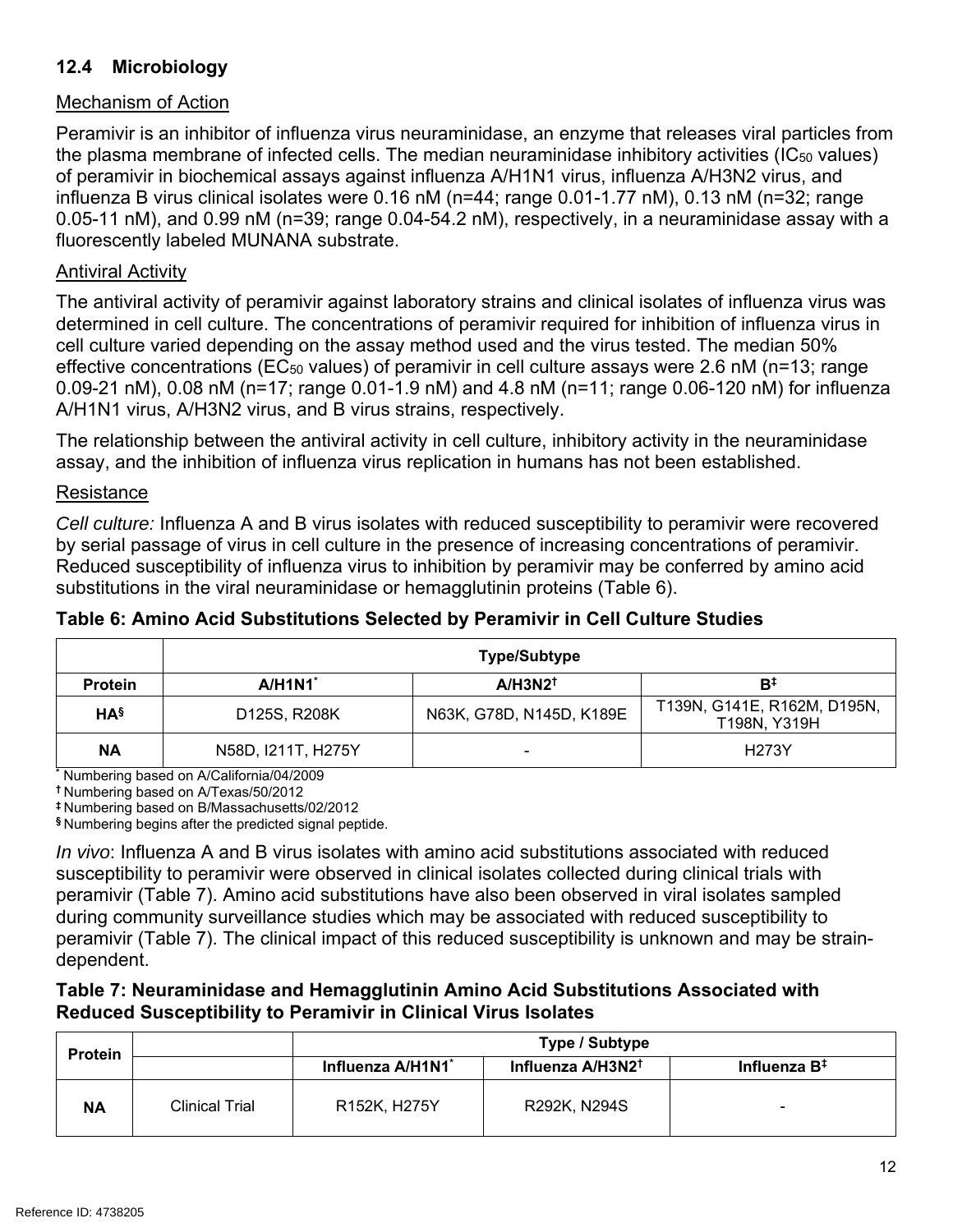|           | Community                   | G147R, I223R/V, | E119V, Q136K,        | H134N/Y, P139S, D197E/N/Y, |
|-----------|-----------------------------|-----------------|----------------------|----------------------------|
|           | <b>Surveillance Studies</b> | S247N/R, H275Y  | D151A/E/G/N/V, Q391K | I221T/V, R374K, D432G      |
| <b>HA</b> | <b>Clinical Trial</b>       | V479F           |                      | $\blacksquare$             |

**\*** Numbering based on A/California/04/2009

**†** Numbering based on A/Texas/50/2012

**‡** Numbering based on B/Massachusetts/02/2012

Circulating seasonal influenza strains expressing neuraminidase resistance-associated substitutions have been observed in individuals who have not received RAPIVAB. Prescribers should consider available information from the CDC on influenza virus drug susceptibility patterns and treatment effects when deciding whether to use RAPIVAB.

*Zoonotic Viruses*: Amino acid substitutions have been observed in H5N1 and H7N9 clinical viral isolates that conferred reduced susceptibility to peramivir in neuraminidase biochemical assays (Table 8). The clinical impact of reduced susceptibility in these viruses is unknown, and the effects of specific substitutions on virus susceptibility to peramivir may be strain-dependent.

### **Table 8. Amino Acid Substitutions Observed in Avian Influenza Viruses with Zoonotic Potential and Associated with Reduced Susceptibility to Peramivir**

| <b>Protein</b> | <b>Type/Subtype</b> |                               |  |
|----------------|---------------------|-------------------------------|--|
|                | Influenza A/H5N1*   | Influenza A/H7N9 <sup>†</sup> |  |
| <u>NA</u>      | H275Y               | R292K                         |  |

\* Numbering based on A/California/04/2009

† Numbering based on A/Texas/50/2012

### Cross Resistance

Cross-resistance between peramivir, oseltamivir and zanamivir was observed in neuraminidase biochemical assays and cell culture assays. The amino acid substitutions that resulted in reduced susceptibility to peramivir and either oseltamivir or zanamivir are summarized in Table 9. The clinical impact of this reduced susceptibility is unknown and may be strain-dependent.

### **Table 9: Summary of Amino Acid Substitutions with Cross-Resistance between Peramivir and Oseltamivir or Zanamivir in Susceptibility Assays**

|             |                 | <b>Type/Subtype</b>                                                                                               |                                                               |                                                               |
|-------------|-----------------|-------------------------------------------------------------------------------------------------------------------|---------------------------------------------------------------|---------------------------------------------------------------|
|             | <b>Protein</b>  | A/H1N1                                                                                                            | $A/H3N2^{\dagger}$                                            | B <sup>‡</sup>                                                |
| Oseltamivir | HA <sup>§</sup> |                                                                                                                   | N63K, N145D                                                   |                                                               |
|             | <b>NA</b>       | E119V, D151G/N, R152K,<br>Y155H, D199G, I223R/T/V,<br>S247N, G249R+I267V,<br>H275Y, N295S, Q313R,<br>R368K, 1427T | E119I/V, I222V, S247P,<br>R292K, N294S                        | P139S, G140R, D197E/N/Y,<br>I221T/V, H273Y, R374K,<br>G407S   |
| Zanamivir   | HA <sup>§</sup> |                                                                                                                   | N63K, N145D                                                   |                                                               |
|             | <b>NA</b>       | Q136K, R152K, Y155H,<br>D199G, I223T, S247N,<br>G249R+I267V, N295S,<br>Q313R, R368K, I427T                        | E119G/V, T148I,<br>D151A/G/N/V, I222V,<br>S247P, R292K, N294S | E117A/D/G, P139S, R150K,<br>D197E/N/Y, R292K, R374K,<br>G407S |

**\*** Numbering based on A/California/04/2009

**†** Numbering based on A/Texas/50/2012

**‡** Numbering based on B/Massachusetts/02/2012

**§** Numbering begins after the predicted signal peptide.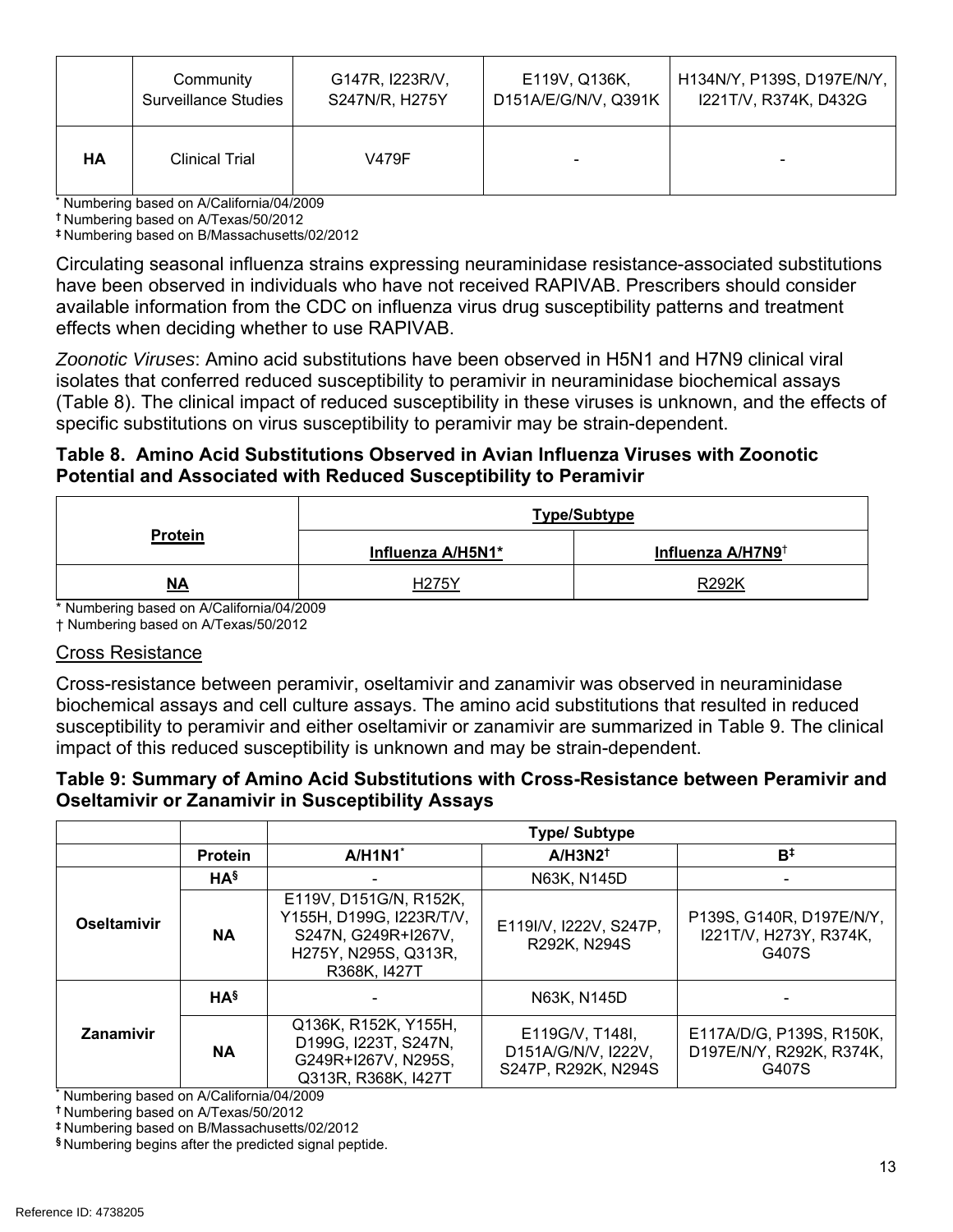No single amino acid substitution has been identified that could confer cross-resistance between the neuraminidase inhibitor class (peramivir, oseltamivir, zanamivir) and the M2 ion channel inhibitor class (amantadine, rimantadine). However, a virus may carry a neuraminidase inhibitor resistanceassociated substitution in neuraminidase and an M2 ion channel inhibitor resistance-associated substitution in M2 and may therefore be resistant to both classes of inhibitors. The clinical relevance of phenotypic cross-resistance evaluations has not been established and may be strain-dependent.

## Immune Response

No influenza vaccine/peramivir interaction study has been conducted.

# **13 NONCLINICAL TOXICOLOGY**

# **13.1 Carcinogenesis, Mutagenesis, Impairment of Fertility**

## **Carcinogenesis**

Carcinogenicity studies by intravenous injection of peramivir were not performed. However, in an oral carcinogenicity study in Sprague-Dawley rats no drug-related neoplasms were observed at drug exposures 0.2- to 0.5-fold that of humans at the clinically recommended dose of 600 mg/day.

## **Mutagenesis**

Peramivir was not mutagenic or clastogenic in a battery of in vitro and in vivo assays including the Ames bacterial reverse mutation assay, the Chinese hamster ovary chromosomal aberration test, and the in vivo mouse micronucleus test with intravenous administration.

## Impairment of Fertility

Peramivir had no effects on mating or fertility in rats up to 600 mg/kg/day, at which exposures were approximately 8-fold of those in humans at the clinically recommended dose.

# **13.2 Animal Toxicology and/or Pharmacology**

Peramivir caused renal tubular necrosis and abnormal renal function in rabbits. Toxicities included tubular dilatation and necrosis with protein casts in cortical areas, dilated tubules with mineralization in corticomedullary junction areas, and multifocal tubular regeneration. The rabbit appeared to be the sensitive species for peramivir renal toxicity, which was noted at exposures approximately 2- to 4-fold those in humans at the clinically recommended dose.

# **14 CLINICAL STUDIES**

# **14.1 Acute Uncomplicated Influenza in Adults**

Study 621 was a randomized, multicenter, blinded trial conducted in Japan that evaluated a single intravenous administration of RAPIVAB 300 mg, RAPIVAB 600 mg, or placebo administered over 30 minutes in subjects 20 to 65 years of age with acute uncomplicated influenza. Subjects were eligible if they had fever greater than or equal to 38°C (axillary) and a positive rapid antigen test for influenza virus, accompanied by at least two symptoms (cough, nasal symptoms, sore throat, myalgia, chills/sweats, malaise, fatigue, or headache). In addition, all subjects enrolled were allowed to take fever-reducing medications.

Study treatment was started within 48 hours of onset of symptoms. Subjects participating in the trial were required to self-assess their influenza symptoms as "none', 'mild', 'moderate', or 'severe' twice daily. The primary endpoint, time to alleviation of symptoms, was defined as the number of hours from initiation of study drug until the start of the 24 hour period in which all seven symptoms of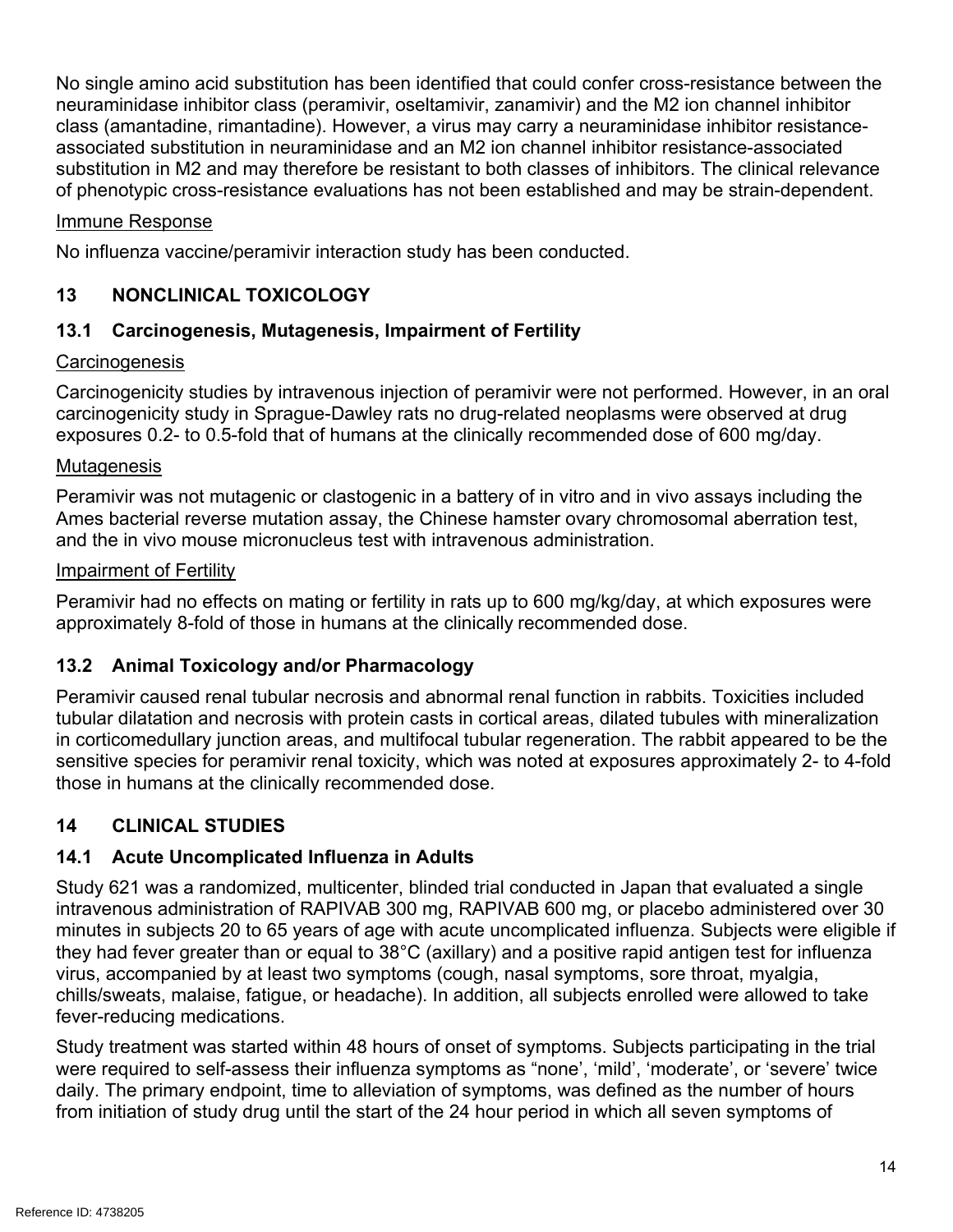influenza (cough, sore throat, nasal congestion, headache, feverishness, myalgia and fatigue) were either absent or present at a level no greater than mild for at least 21.5 hours.

The overall efficacy population, consisting of subjects with confirmed influenza and administered study drug, totaled 297 subjects. Among the 98 subjects enrolled in the RAPIVAB 600 mg dose group, the mean age was 34 years; 55% were male; 34% were smokers; 99% were infected with influenza A virus and 1% were infected with influenza B virus. The majority of subjects (53%) had influenza illness lasting less than 24 hours at the time of presentation.

Overall, subjects receiving RAPIVAB 600 mg experienced alleviation of their combined influenza symptoms a median of 21 hours sooner than those receiving placebo. The median time to recovery to normal temperature (less than 37°C) in the 600 mg group was approximately 12 hours sooner compared to placebo.

Insufficient numbers of subjects infected with influenza B virus were enrolled to determine efficacy of RAPIVAB in this influenza type.

# **14.2 Acute Uncomplicated Influenza in Pediatric Subjects**

Study 305 was a randomized, multicenter, open-label, active-controlled trial to evaluate the safety, pharmacokinetics and efficacy of a single intravenous dose of RAPIVAB administered for a minimum of 15 minutes in subjects 6 months to 17 years of age with acute uncomplicated influenza who had fever greater than or equal to 37.8°C (oral) with at least one respiratory symptom (cough or rhinitis) or a positive influenza rapid antigen test. Study treatment was started within 48 hours of onset of symptoms. Subjects were randomized to receive RAPIVAB 600 mg (13 to 17 years of age), RAPIVAB 12 mg/kg up to a maximum dose of 600 mg (6 months to 12 years of age), or oral oseltamivir BID for 5 days. In addition, all enrolled subjects were allowed to take fever-reducing medications.

The overall efficacy population, consisting of subjects with confirmed influenza who were administered study drug, totaled 97 subjects. Among the 81 subjects treated with RAPIVAB, the median age was 7.5 years; 52% were male; 60% were infected with influenza A virus, 33% were infected with influenza B virus, and 6% were co-infected with influenza A and B viruses.

The primary endpoint was the safety of peramivir compared to oseltamivir as measured by adverse events, laboratory analysis, vital signs and physical exams. Secondary endpoints included efficacy outcomes such as time to resolution of influenza symptoms and time to resolution of fever; however, the trial was not powered to detect statistically significant differences in these secondary endpoints. Subjects receiving RAPIVAB experienced a median time to alleviation of their combined influenza symptoms of 79 hours (interquartile range: 31-126 hours) compared to 100 hours (interquartile range: 57-145 hours) in subjects receiving oseltamivir. The median time to recovery to normal temperature (less than 37°C) was 40 hours (interquartile range: 21-68 hours) and 35 hours (interquartile range: 16-42 hours) in subjects receiving RAPIVAB and oseltamivir, respectively *[see Use In* Specific *Populations (8.4)]*.

# **14.3 Serious Influenza Requiring Hospitalization**

The efficacy of RAPIVAB could not be established in patients with serious influenza requiring hospitalization *[see Indications and Usage (1)]*.

A randomized, double-blind, multicenter, placebo-controlled trial (Study 301) was conducted in 398 subjects with serious influenza requiring hospitalization. Subjects were randomized to receive RAPIVAB 600 mg daily for 5 days plus standard of care versus standard of care plus placebo within 72 hours of start of symptoms. The primary endpoint was time to clinical resolution defined as the time in hours from initiation of study treatment until resolution of at least 4 of 5 signs (temperature, oxygen saturation, respiration rate, heart rate, or systolic blood pressure), maintained for at least 24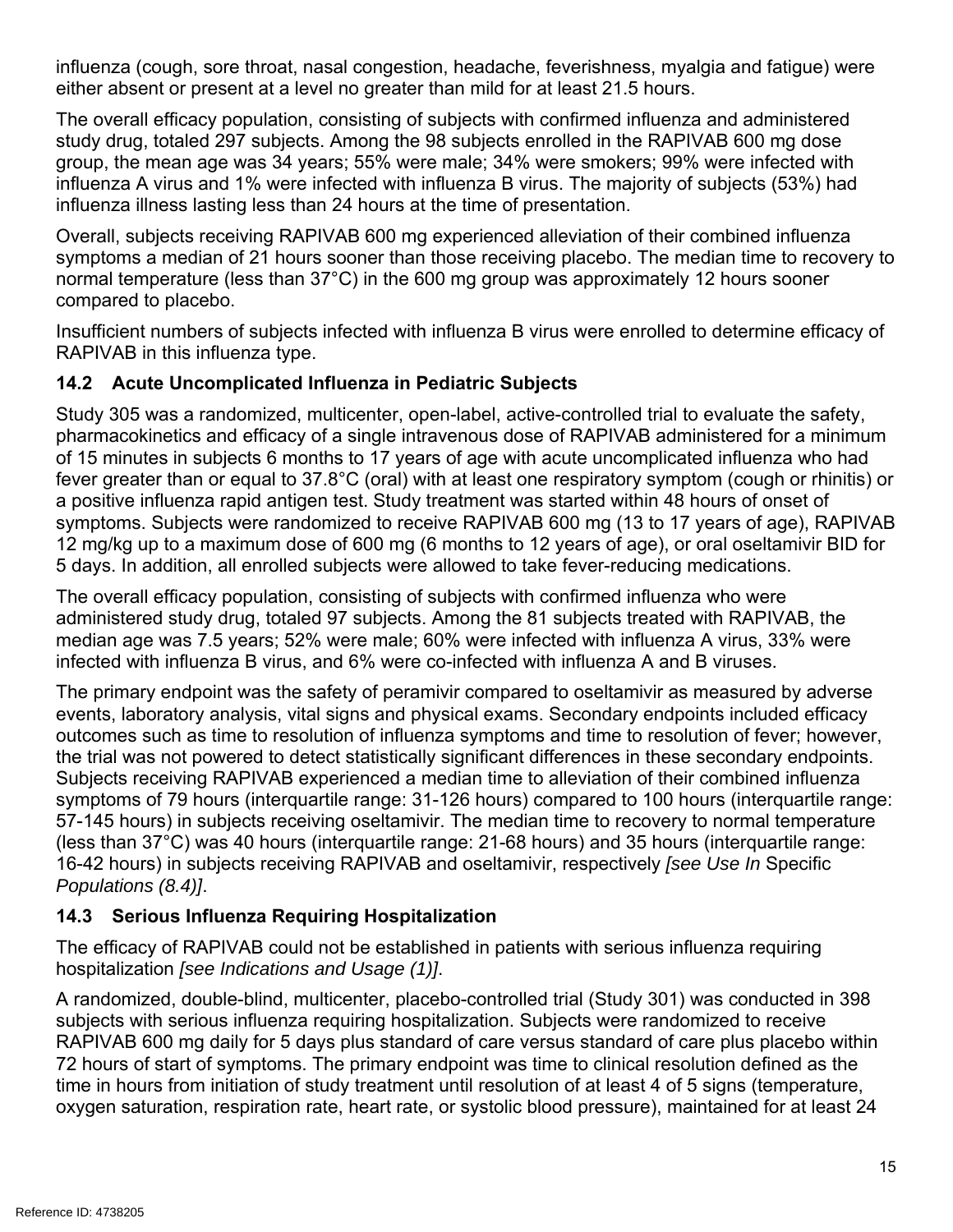hours. RAPIVAB plus standard of care did not improve median time to clinical resolution compared with standard of care alone.

# **16 HOW SUPPLIED/STORAGE AND HANDLING**

RAPIVAB injection is a clear, colorless sterile, isotonic solution. Each single-use vial contains 200 mg per 20 mL (10 mg/mL) of peramivir in a clear glass vial (NDC # 72769-181-01). RAPIVAB injection is supplied in cartons containing three single-use vials (NDC # 72769-181-03).

Store vials of RAPIVAB injection in original cartons at 20° to 25°C (68° to 77°F). Excursions are permitted to 15° to 30°C (59° to 86°F).

# **Do not use if seal over bottle opening is broken or missing.**

# **17 PATIENT COUNSELING INFORMATION**

Advise patients of the following:

- There is a risk of severe allergic reactions (including anaphylaxis) or serious skin reactions with RAPIVAB use. Advise patients to seek immediate medical attention if an allergic-like reaction occurs or is suspected *[see Warnings and Precautions (5.1)]*.
- There is a risk of neuropsychiatric events in patients with influenza. Patients should contact their physician if they experience signs of abnormal behavior after receiving RAPIVAB *[see Warnings and Precautions (5.2)]*.

RAPIVAB is a registered trademark of BioCryst Pharmaceuticals, Inc.

Manufactured for and distributed by: BioCryst Pharmaceuticals, Inc. Durham, NC 27703

206426-DBC-007